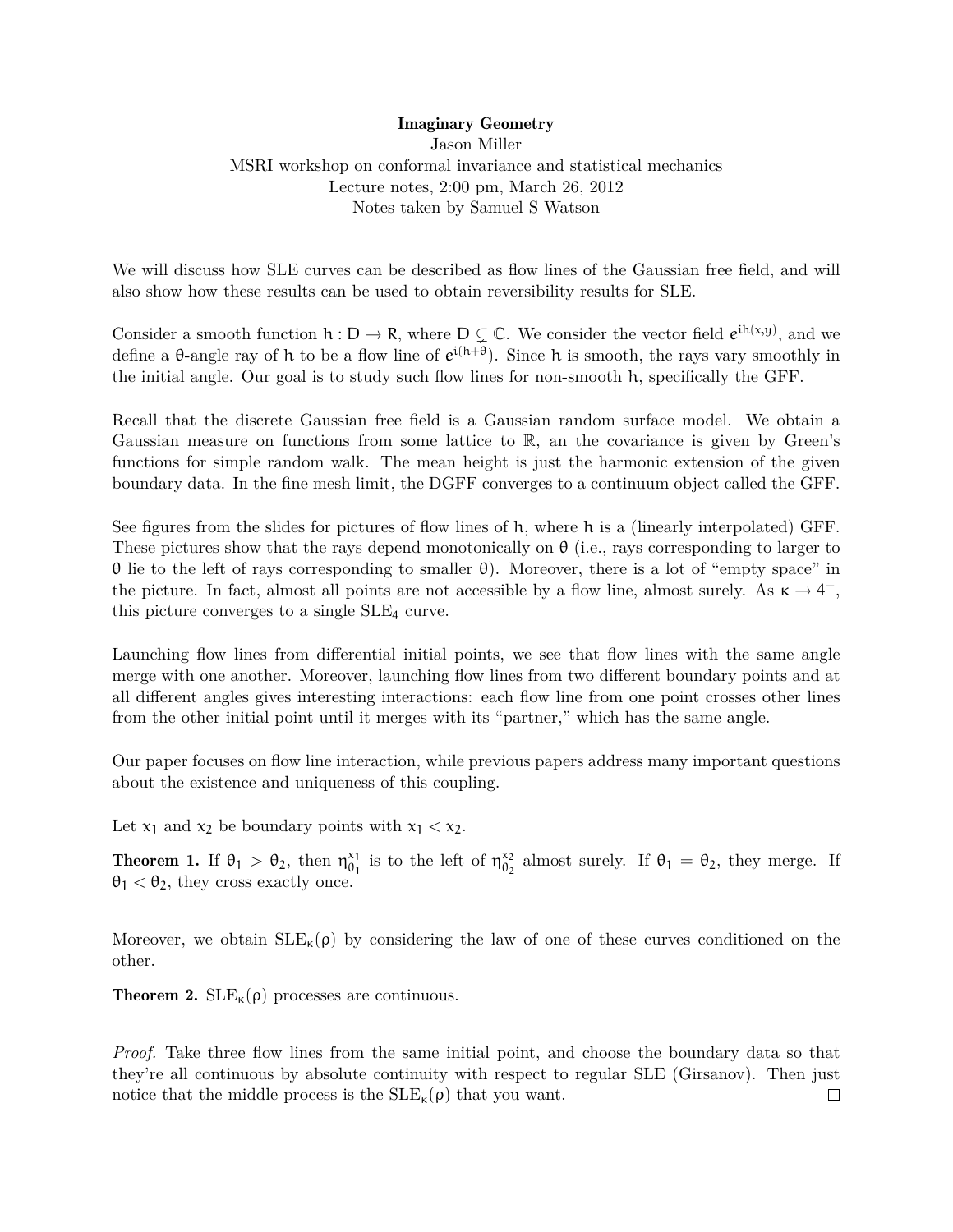The outer boundary of an  $SLE_{16/k}$  process is described by a certain  $SLE_{\kappa}$  process for  $\kappa \in (0, 4)$ . This was predicted by Bertrand Duplantier, and is natural for certain values of  $\kappa$ , such as  $\kappa = 2$ from relationships to discrete models. In fact a much stronger result is true: the whole  $SLE_{16/k}$ process may be obtained from  $\operatorname{SLE}_\kappa$  processes.

**Theorem 3.** The set of all points accessible by  $SLE_{\kappa}$  flow lines with angles restricted in  $[-\pi/2, \pi/2]$ gives an  $\text{SLE}_{16/\kappa}$ .

The *fan* is the set of points accessible by flowing at a fixed angle from x with angle in  $[-\pi/2, \pi/2]$ .

**Theorem 4.** The fan is a strict subset of the light cone: the probability that the fan contains  $\eta'(\tau')$ is zero.

We can generalize this theory to the whole plane, where the resulting flow lines are whole plane  $SLE_{\kappa}(\rho)$  processes. The flow lines obey interaction rules analogous to those for the flow lines from the boundary.

Space-filling SLE: We can choose a point z in a domain, and launch flow lines of angles  $\pm \pi/2$  from z. This divides the domain into two domains. We can then repeat for z in one of these domains, and so on. If we iterate for all z in some dense set, we obtain a space-filling analogue of SLE.

Reversibility: A random curve from a to b in a domain D is said to be reversible if the law of a path from a to b has the same law as a path from b to a (up to time-reparametrization). SLE has long been conjectured to be reversible, since it often arises as a limit of discrete models with natural reversibility.

Reversibility for  $SLE_{\kappa}$  was shown previously for  $\kappa \leq 4$  (Dapeng Zhan).

**Theorem 5.**  $SLE_{\kappa}$  is reversible for  $\kappa \in (0, 4)$ .

*Idea of proof.* Suppose that we have a reverse stopping time  $\tau$  for  $\eta$  from x to y. Pretend  $\eta_1 \tau, \infty$ ) is a flow linea and compute the conditional law of  $\eta[0, \tau]$ .

It is  $SLE_{\kappa}(\kappa - 4; \kappa p \mathfrak{a} - 4)$  in  $D \setminus \eta[\tau, \infty)$  conditioned to exit at  $\eta(\tau)$ . This implies that  $\eta[0, \tau]$  is an  $SLE_{\kappa}$  from u to  $\eta(\tau)$ . an  $SLE_{\kappa}$  from y to  $\eta(\tau)$ .

More generally,  $SLE_{\kappa}(\rho_1, \rho_2)$  processes are reversible for  $\rho_1, \rho, 2 \geq \kappa/2 - 4$ , which is the threshold for the curve to be boundary filling.

**Theorem 6.** SLE<sub>K</sub> is reversible for  $\kappa \in (4, 8)$ .

*Proof.* Left and right boundaries of  $\eta \sim SLE_k$  are  $SLE_{16/k}(\rho_1; \rho_2)$ . These we already know how to reverse. Given  $η$ <sub>L</sub> and  $η$ <sub>R</sub>, the law of η is that of  $SLE<sub>κ</sub>(κ/2-4;κ/2-4)$ .  $\Box$ 

So let  $\eta$  be such a process from  $\infty$  to  $-\infty$  in  $\mathbb{R} \times [0,1]$ , and note that for  $z \in \mathbb{R}$ ,  $\eta$  hits z with probability 1 since  $\eta$  is boundary filling. The key lemma for our proofs states that the law of the